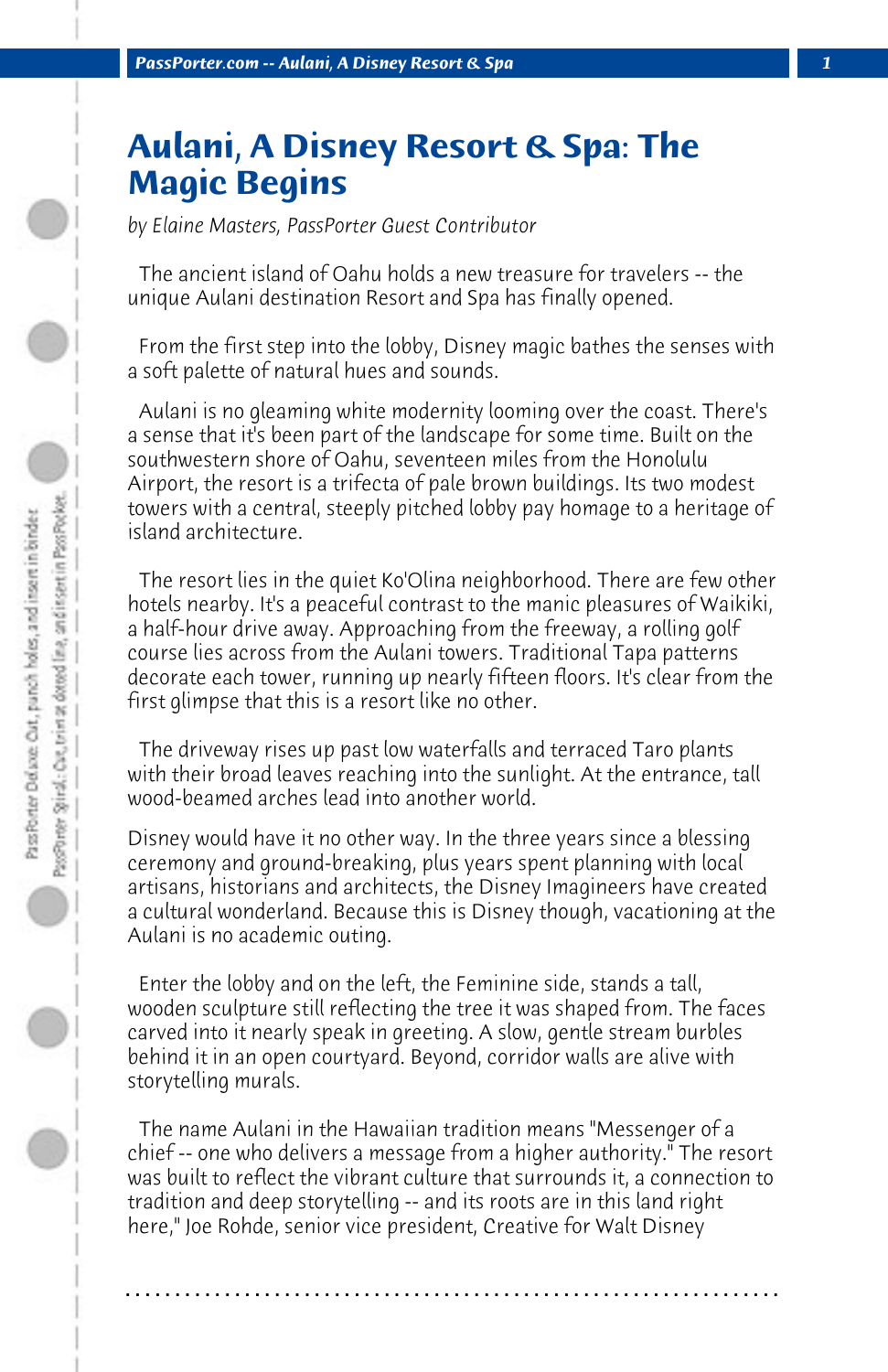Imagineering has said. "We committed our skills in design to put guests into these stories," says Rohde.

 Nearly every surface in the tall lobby ceiling relays that mission. It sweeps up covered in wide, illustrated bands depicting sea, earth and sky painted on traditional Tapa cloth. A huge window of stained-glass sparkles on the far side of the lobby. Its patterns brightly mirror the Tapa designs in a play of color. Low couches and gourd-shaped pendant lights beckon visitors to sit and savor the beauty.

 On the western side of the lobby stands another tall wooden statue. It's also accompanied by a stream, this one rushing rapidly. More designs and murals cover the ceiling which wraps around to the front desk.

 Just behind the check-in desk is a rainbow sculpture of pictures, the Keiki Wall. The layered photos were taken by keiki, Hawaiian children. Each image is vibrant with deep blues, violets and reds, blending through to bright yellow. It's a sweet delight and just one of the few color bursts designed into a lobby where brightly dressed visitors resemble tropical birds in paradise.

 Opposite the front entrance, a veranda opens to the wonders of the seven-acre Waikolohe Valley water park. Koi ponds, a gentle floating water course, and a volcanic replica several stories high, wait within a sculpted tropical jungle. The volcano holds secret tube and tunnel water slides with Hawaiian faces sculpted into its walls. Streams and pools wind towards the sea, mimicking the flow of lava.

 The resort also features an eighteen thousand square foot spa and fitness center, with Hawaiian healing traditions as well as more familiar indulgences to choose from.

 A brilliant tropical sky watches over all, and beyond lies the ocean. The Rainbow Reef snorkel lagoon holds promise of close encounters with brilliant Hawaiian fish, and a conservation pond features a sting ray experience. Proceeds from that reservation-only activity go to the Disney Worldwide Conservation Fund, which helps support local research and conservation efforts throughout the Hawaiian isles.

 Besides all the Hawaiian cultural detail and natural beauty, there are several restaurants with beachside dining, and buffets offering foods unique to Hawaii. Visiting keiki and their families can also meet their favorite characters over breakfast. It's easy to imagine the Little Mermaid frolicking in this unique oasis of Disney magic along the Ko'Olina coast.

**. . . . . . . . . . . . . . . . . . . . . . . . . . . . . . . . . . . . . . . . . . . . . . . . . . . . . . . . . . . . . . . . . .**